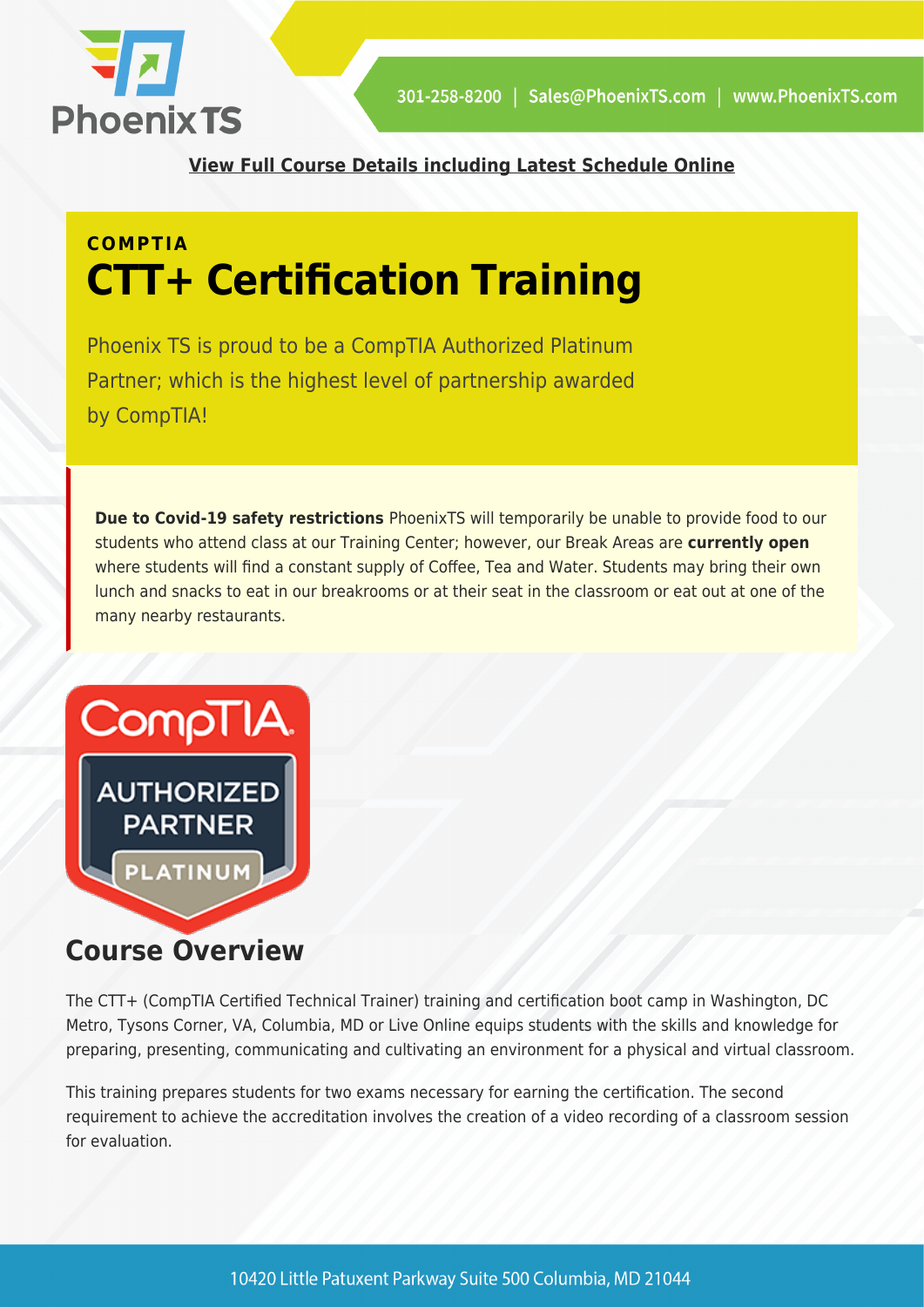

## **Schedule**

| <b>DATE</b>                                     | <b>LOCATION</b>                   |                   |
|-------------------------------------------------|-----------------------------------|-------------------|
| 8/31/22 - 9/02/22 (3 days)<br>8:30AM - 4:30PM   | <b>Tysons Corner, VA</b><br>Open  | Contact Us        |
| 9/07/22 - 9/09/22 (3 days)<br>8:30AM - 4:30PM   | <b>Columbia, MD</b><br>Open       | Contact Us        |
| 9/07/22 - 9/09/22 (3 days)<br>8:30AM - 4:30PM   | <b>Live Online</b><br>Open        | Contact Us        |
| 11/21/22 - 11/23/22 (3 days)<br>8:30AM - 4:30PM | <b>Tysons Corner, VA</b><br>Open  | Contact Us        |
| 11/28/22 - 11/30/22 (3 days)<br>8:30AM - 4:30PM | <b>Columbia, MD</b><br>Open       | Contact Us        |
| 11/28/22 - 11/30/22 (3 days)<br>8:30AM - 4:30PM | <b>Live Online</b><br>Open        | Contact Us        |
| $1/03/23 - 1/05/23$ (3 days)<br>8:30AM - 4:30PM | <b>Tysons Corner, VA</b><br>Open  | Contact Us        |
| $1/10/23 - 1/12/23$ (3 days)<br>8:30AM - 4:30PM | Columbia, MD<br>Open              | Contact Us        |
| $1/10/23 - 1/12/23$ (3 days)<br>8:30AM - 4:30PM | <b>Live Online</b><br><b>Open</b> | Contact Us        |
| $1/17/23 - 1/19/23$ (3 days)<br>8:30AM - 4:30PM | <b>Tysons Corner, VA</b><br>Open  | Contact Us        |
| $1/24/23 - 1/26/23$ (3 days)<br>8:30AM - 4:30PM | <b>Columbia, MD</b><br>Open       | Contact Us        |
| $1/24/23 - 1/26/23$ (3 days)<br>8:30AM - 4:30PM | <b>Live Online</b><br>Open        | Contact Us        |
| 1/31/23 - 2/02/23 (3 days)<br>8:30AM - 4:30PM   | <b>Tysons Corner, VA</b><br>Open  | <b>Contact Us</b> |
| 2/07/23 - 2/09/23 (3 days)<br>8:30AM - 4:30PM   | Columbia, MD<br>Open              | Contact Us        |
| 2/07/23 - 2/09/23 (3 days)<br>8:30AM - 4:30PM   | <b>Live Online</b><br>Open        | <b>Contact Us</b> |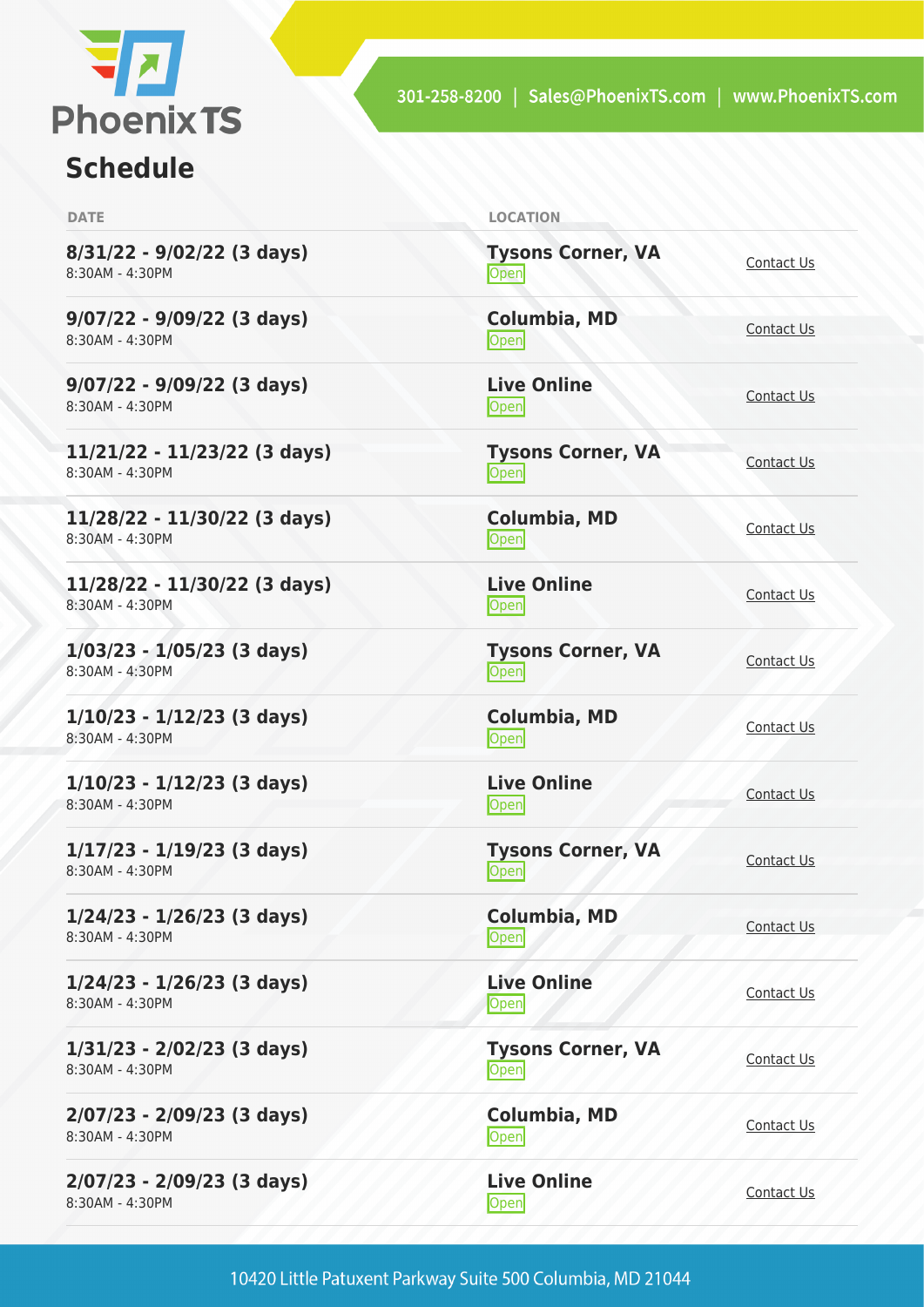

**2/14/23 - 2/16/23 (3 days)** 8:30AM - 4:30PM

**2/21/23 - 2/23/23 (3 days)** 8:30AM - 4:30PM

**2/21/23 - 2/23/23 (3 days)** 8:30AM - 4:30PM

**2/28/23 - 3/02/23 (3 days)** 8:30AM - 4:30PM

**3/07/23 - 3/09/23 (3 days)** 8:30AM - 4:30PM

**3/07/23 - 3/09/23 (3 days)** 8:30AM - 4:30PM

**3/14/23 - 3/16/23 (3 days)** 8:30AM - 4:30PM

**3/21/23 - 3/23/23 (3 days)** 8:30AM - 4:30PM

**3/21/23 - 3/23/23 (3 days)** 8:30AM - 4:30PM

**4/04/23 - 4/06/23 (3 days)** 8:30AM - 4:30PM

**4/11/23 - 4/13/23 (3 days)** 8:30AM - 4:30PM

**4/11/23 - 4/13/23 (3 days)** 8:30AM - 4:30PM

**4/18/23 - 4/20/23 (3 days)** 8:30AM - 4:30PM

**4/25/23 - 4/27/23 (3 days)** 8:30AM - 4:30PM

**4/25/23 - 4/27/23 (3 days)** 8:30AM - 4:30PM

| <b>DATE</b> | <b>LOCATION</b> |
|-------------|-----------------|
|             |                 |

**Tysons Corner, VA** <u>Open</u>

**Columbia, MD** <u>[Contact Us](https://phoenixts.com/schedule/more-info/?class=29132)</u>

**Live Online** <u>[Contact Us](https://phoenixts.com/schedule/more-info/?class=29154)</u>

**Tysons Corner, VA** <u>Open</u>

**Columbia, MD** [Contact Us](https://phoenixts.com/schedule/more-info/?class=29133)<br>
Open

**Live Online** <u>Open</u><br>Open [Contact Us](https://phoenixts.com/schedule/more-info/?class=29155)

**Tysons Corner, VA Open** Corner, vA [Contact Us](https://phoenixts.com/schedule/more-info/?class=29112)

**Columbia, MD** [Contact Us](https://phoenixts.com/schedule/more-info/?class=29134)<br>
Open

**Live Online** <u>[Contact Us](https://phoenixts.com/schedule/more-info/?class=29156)</u><br>Open

**Tysons Corner, VA Open** [Contact Us](https://phoenixts.com/schedule/more-info/?class=29113)

**Columbia, MD [Contact Us](https://phoenixts.com/schedule/more-info/?class=29135)**<br> **Open** Contact Us

**Live Online Open** [Contact Us](https://phoenixts.com/schedule/more-info/?class=29157)

**Tysons Corner, VA Open** [Contact Us](https://phoenixts.com/schedule/more-info/?class=29114)

**Columbia, MD [Contact Us](https://phoenixts.com/schedule/more-info/?class=29136)**<br>Open

**Live Online [Contact Us](https://phoenixts.com/schedule/more-info/?class=29158)**<br> **Open**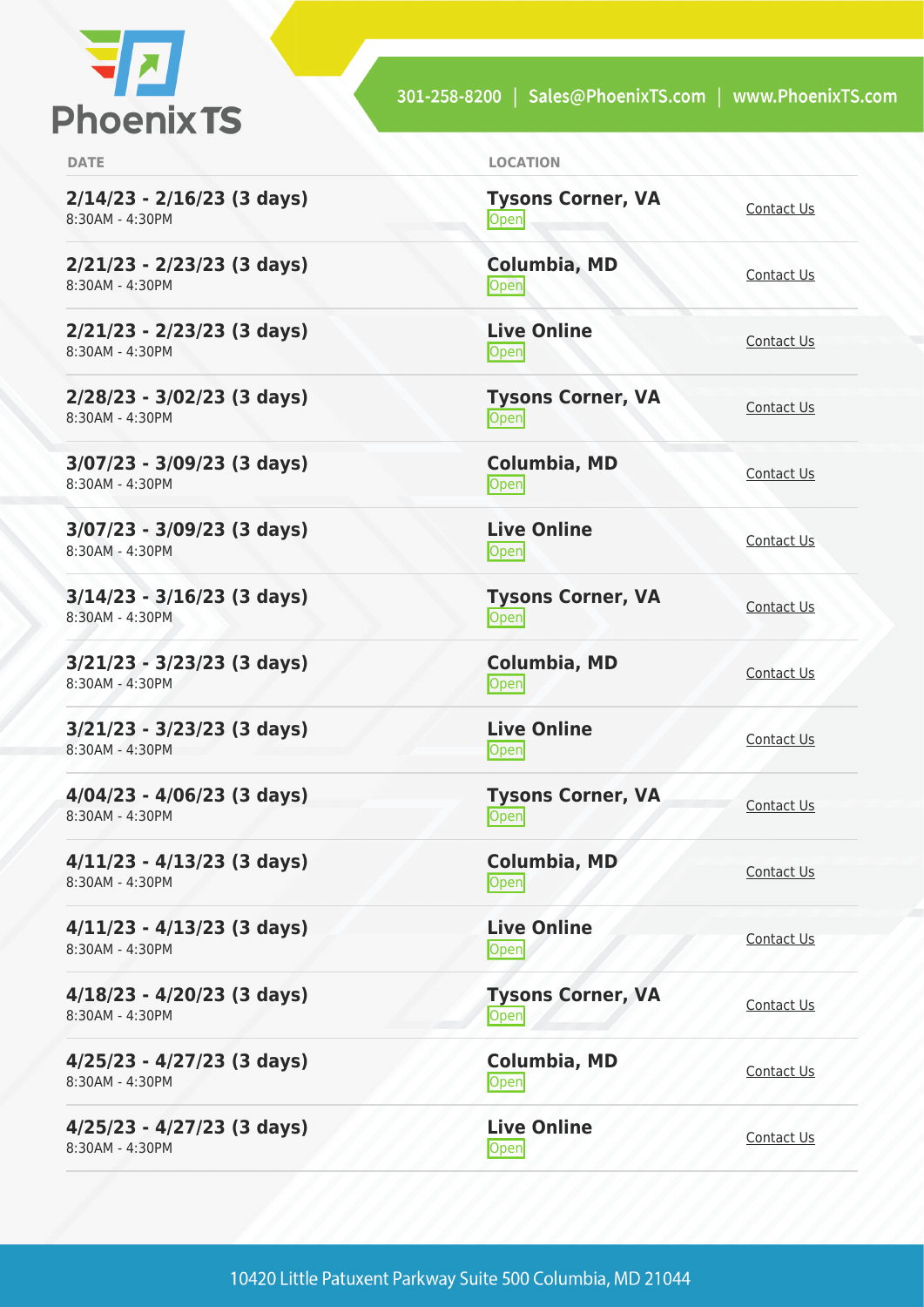

**5/02/23 - 5/04/23 (3 days)** 8:30AM - 4:30PM

**5/09/23 - 5/11/23 (3 days)** 8:30AM - 4:30PM

**5/09/23 - 5/11/23 (3 days)** 8:30AM - 4:30PM

**5/16/23 - 5/18/23 (3 days)** 8:30AM - 4:30PM

**5/23/23 - 5/25/23 (3 days)** 8:30AM - 4:30PM

**5/23/23 - 5/25/23 (3 days)** 8:30AM - 4:30PM

**5/30/23 - 6/01/23 (3 days)** 8:30AM - 4:30PM

**6/06/23 - 6/08/23 (3 days)** 8:30AM - 4:30PM

**6/06/23 - 6/08/23 (3 days)** 8:30AM - 4:30PM

**6/13/23 - 6/15/23 (3 days)** 8:30AM - 4:30PM

**6/20/23 - 6/22/23 (3 days)** 8:30AM - 4:30PM

**6/20/23 - 6/22/23 (3 days)** 8:30AM - 4:30PM

**7/11/23 - 7/13/23 (3 days)** 8:30AM - 4:30PM

**7/18/23 - 7/20/23 (3 days)** 8:30AM - 4:30PM

**7/18/23 - 7/20/23 (3 days)** 8:30AM - 4:30PM

| <b>DATE</b> | <b>LOCATION</b> |
|-------------|-----------------|
|             |                 |

**Tysons Corner, VA** <u>Open</u>

**Columbia, MD** <u>[Contact Us](https://phoenixts.com/schedule/more-info/?class=29137)</u>

**Live Online** <u>[Contact Us](https://phoenixts.com/schedule/more-info/?class=29159)</u>

**Tysons Corner, VA** <u>Open</u>

**Columbia, MD** [Contact Us](https://phoenixts.com/schedule/more-info/?class=29138)<br>
Open

**Live Online** <u>Open</u><br>Open [Contact Us](https://phoenixts.com/schedule/more-info/?class=29160)

**Tysons Corner, VA Open** Corner, vA [Contact Us](https://phoenixts.com/schedule/more-info/?class=29117)

**Columbia, MD** [Contact Us](https://phoenixts.com/schedule/more-info/?class=29139)<br>
Open

**Live Online** <u>[Contact Us](https://phoenixts.com/schedule/more-info/?class=29161)</u><br>Open

**Tysons Corner, VA Open** [Contact Us](https://phoenixts.com/schedule/more-info/?class=29118)

**Columbia, MD [Contact Us](https://phoenixts.com/schedule/more-info/?class=29140)**<br> **Open** Contact Us

**Live Online Open** [Contact Us](https://phoenixts.com/schedule/more-info/?class=29162)

**Tysons Corner, VA Open** [Contact Us](https://phoenixts.com/schedule/more-info/?class=29119)

**Columbia, MD [Contact Us](https://phoenixts.com/schedule/more-info/?class=29141)**<br>Open

**Live Online [Contact Us](https://phoenixts.com/schedule/more-info/?class=29163)**<br> **Open**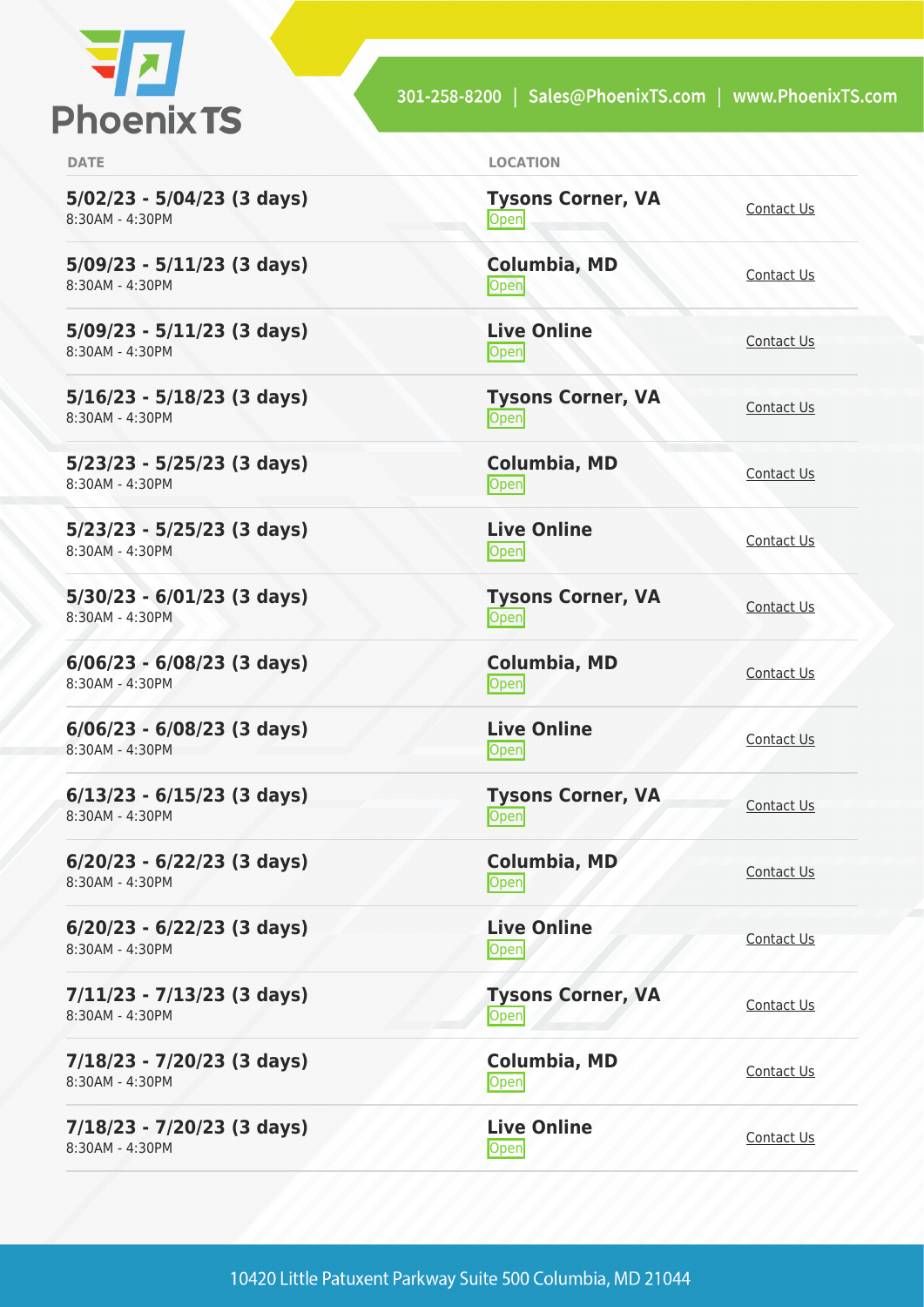

**7/25/23 - 7/27/23 (3 days)** 8:30AM - 4:30PM

**7/25/23 - 7/27/23 (3 days)** 8:30AM - 4:30PM

**7/25/23 - 7/27/23 (3 days)** 8:30AM - 4:30PM

**8/01/23 - 8/03/23 (3 days)** 8:30AM - 4:30PM

**8/08/23 - 8/10/23 (3 days)** 8:30AM - 4:30PM

**8/08/23 - 8/10/23 (3 days)** 8:30AM - 4:30PM

**8/15/23 - 8/17/23 (3 days)** 8:30AM - 4:30PM

**8/22/23 - 8/24/23 (3 days)** 8:30AM - 4:30PM

**8/22/23 - 8/24/23 (3 days)** 8:30AM - 4:30PM

**9/05/23 - 9/07/23 (3 days)** 8:30AM - 4:30PM

**9/12/23 - 9/14/23 (3 days)** 8:30AM - 4:30PM

**9/12/23 - 9/14/23 (3 days)** 8:30AM - 4:30PM

**9/19/23 - 9/21/23 (3 days)** 8:30AM - 4:30PM

**9/26/23 - 9/28/23 (3 days)** 8:30AM - 4:30PM

**9/26/23 - 9/28/23 (3 days)** 8:30AM - 4:30PM

| <b>DATE</b> | <b>LOCATION</b> |
|-------------|-----------------|
|             |                 |

**Tysons Corner, VA** <u>Open</u>

**Columbia, MD** <u>[Contact Us](https://phoenixts.com/schedule/more-info/?class=29142)</u>

**Live Online** <u>[Contact Us](https://phoenixts.com/schedule/more-info/?class=29164)</u>

**Tysons Corner, VA** <u>Open</u>

**Columbia, MD** [Contact Us](https://phoenixts.com/schedule/more-info/?class=29143)<br>
Open

**Live Online** <u>Open</u><br>Open [Contact Us](https://phoenixts.com/schedule/more-info/?class=29165)

**Tysons Corner, VA Open** Corner, vA [Contact Us](https://phoenixts.com/schedule/more-info/?class=29122)

**Columbia, MD** [Contact Us](https://phoenixts.com/schedule/more-info/?class=29144)<br>
Open

**Live Online** <u>[Contact Us](https://phoenixts.com/schedule/more-info/?class=29166)</u><br>Open

**Tysons Corner, VA Open** [Contact Us](https://phoenixts.com/schedule/more-info/?class=29123)

**Columbia, MD [Contact Us](https://phoenixts.com/schedule/more-info/?class=29145)**<br> **Open** Contact Us

**Live Online Open** [Contact Us](https://phoenixts.com/schedule/more-info/?class=29167)

**Tysons Corner, VA Open** [Contact Us](https://phoenixts.com/schedule/more-info/?class=29124)

**Columbia, MD [Contact Us](https://phoenixts.com/schedule/more-info/?class=29146)**<br>Open

**Live Online [Contact Us](https://phoenixts.com/schedule/more-info/?class=29168)**<br> **Open**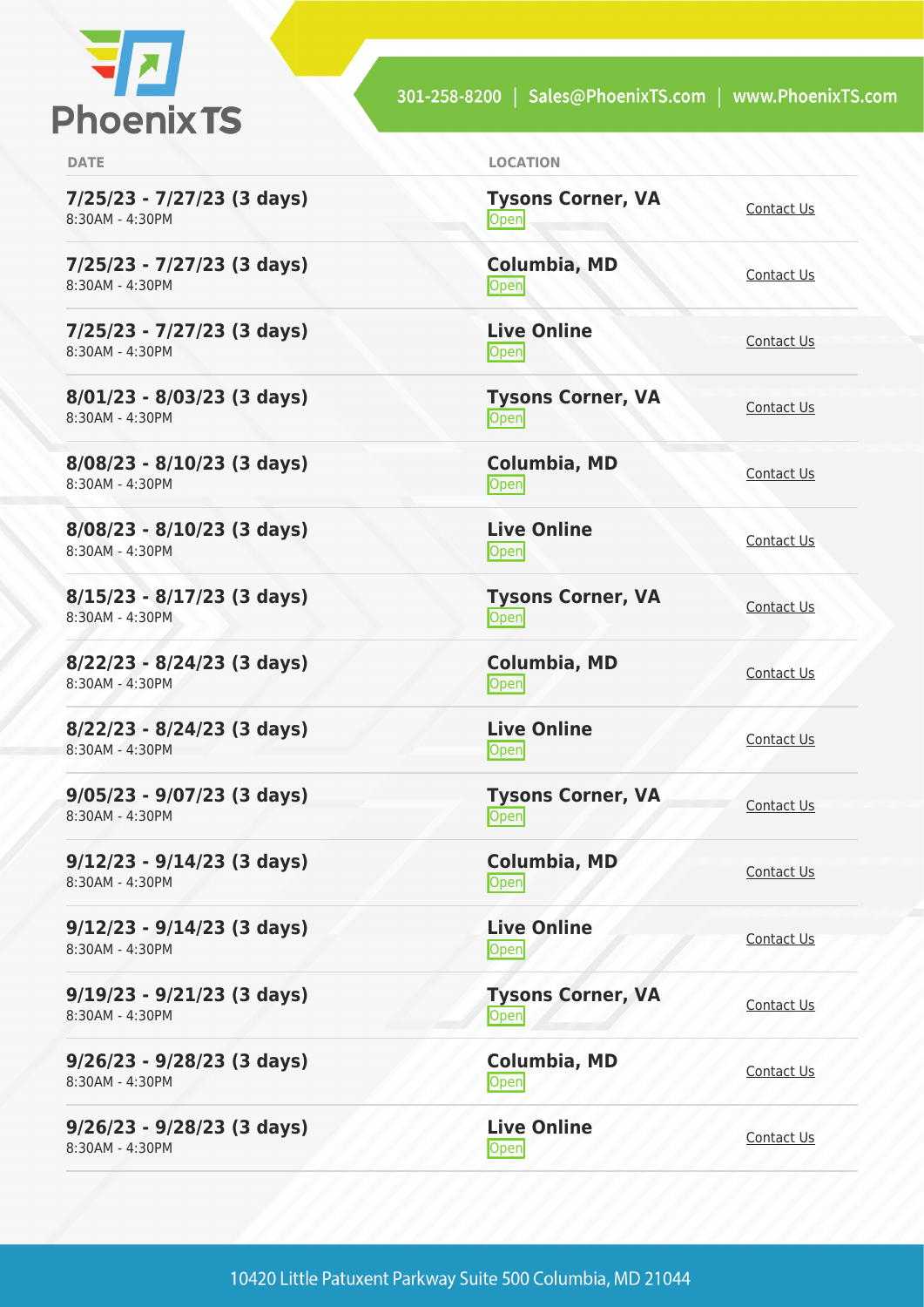

| <b>DATE</b>                                       | <b>LOCATION</b>                   |                   |
|---------------------------------------------------|-----------------------------------|-------------------|
| $10/03/23 - 10/05/23$ (3 days)<br>8:30AM - 4:30PM | <b>Tysons Corner, VA</b><br>Open  | Contact Us        |
| $10/10/23 - 10/12/23$ (3 days)<br>8:30AM - 4:30PM | <b>Columbia, MD</b><br>Open       | Contact Us        |
| $10/10/23 - 10/12/23$ (3 days)<br>8:30AM - 4:30PM | <b>Live Online</b><br>Open        | Contact Us        |
| $10/17/23 - 10/19/23$ (3 days)<br>8:30AM - 4:30PM | <b>Tysons Corner, VA</b><br>Open  | Contact Us        |
| $10/24/23 - 10/26/23$ (3 days)<br>8:30AM - 4:30PM | Columbia, MD<br>Open              | Contact Us        |
| $10/24/23 - 10/26/23$ (3 days)<br>8:30AM - 4:30PM | <b>Live Online</b><br><b>Open</b> | Contact Us        |
| $10/31/23 - 11/02/23$ (3 days)<br>8:30AM - 4:30PM | <b>Tysons Corner, VA</b><br>Open  | Contact Us        |
| $11/07/23 - 11/09/23$ (3 days)<br>8:30AM - 4:30PM | <b>Columbia, MD</b><br>Open       | Contact Us        |
| $11/07/23 - 11/09/23$ (3 days)<br>8:30AM - 4:30PM | <b>Live Online</b><br>Open        | Contact Us        |
| $11/14/23 - 11/16/23$ (3 days)<br>8:30AM - 4:30PM | <b>Tysons Corner, VA</b><br>Open  | Contact Us        |
| $11/14/23 - 11/16/23$ (3 days)<br>8:30AM - 4:30PM | Columbia, MD<br>Open              | Contact Us        |
| $11/14/23 - 11/16/23$ (3 days)<br>8:30AM - 4:30PM | <b>Live Online</b><br>Open        | Contact Us        |
| $11/28/23 - 11/30/23$ (3 days)<br>8:30AM - 4:30PM | <b>Tysons Corner, VA</b><br>Open  | Contact Us        |
| 12/05/23 - 12/07/23 (3 days)<br>8:30AM - 4:30PM   | Columbia, MD<br>Open              | <b>Contact Us</b> |
| 12/05/23 - 12/07/23 (3 days)<br>8:30AM - 4:30PM   | <b>Live Online</b><br>Open        | Contact Us        |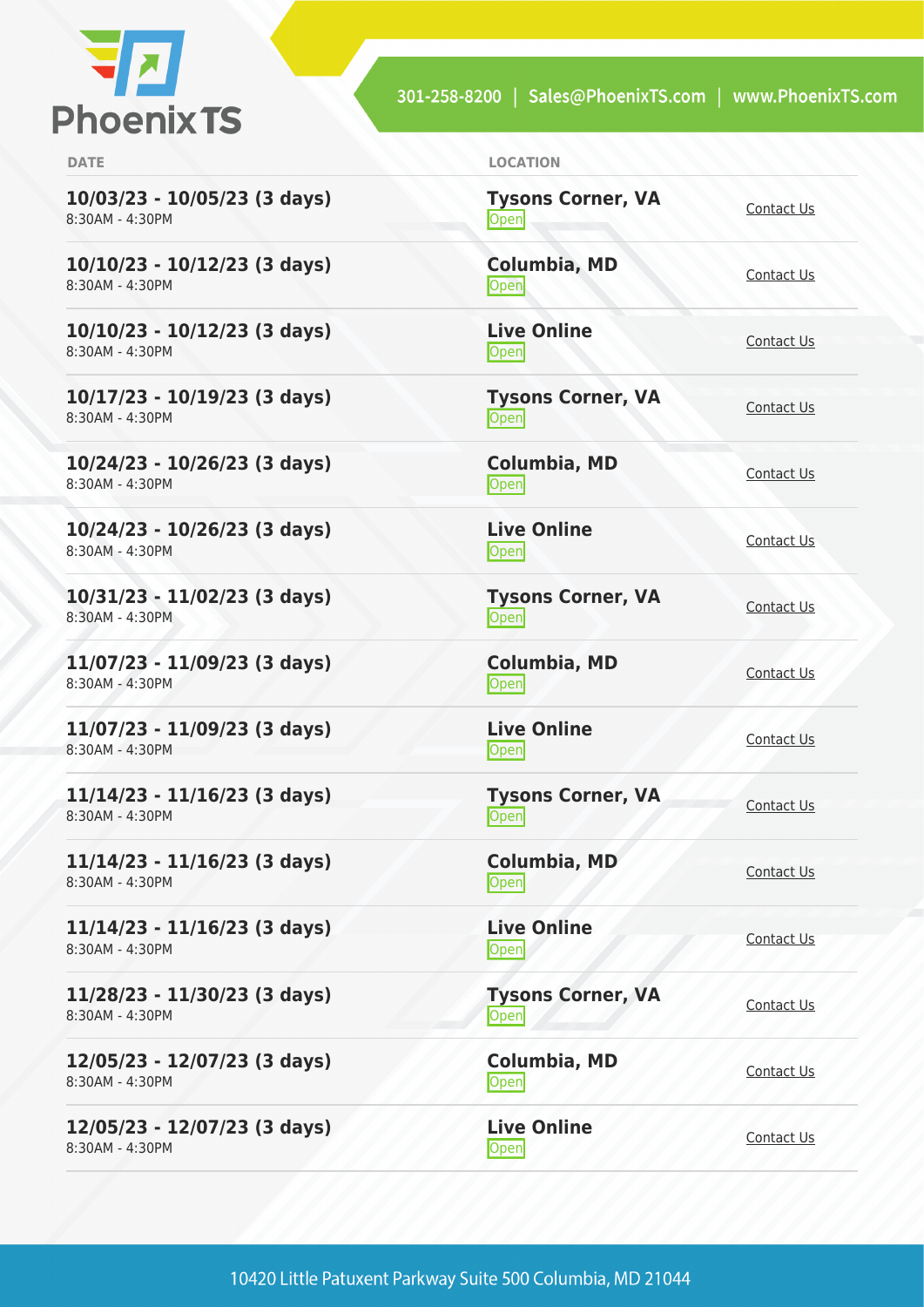

<u>Open</u>

<u>[Contact Us](https://phoenixts.com/schedule/more-info/?class=29152)</u>

<u>[Contact Us](https://phoenixts.com/schedule/more-info/?class=29174)</u>

**Tysons Corner, VA**

**Columbia, MD**

**Live Online**

**DATE LOCATION**

**12/12/23 - 12/14/23 (3 days)** 8:30AM - 4:30PM

**12/19/23 - 12/21/23 (3 days)** 8:30AM - 4:30PM

**12/19/23 - 12/21/23 (3 days)** 8:30AM - 4:30PM

### **Course Outline**

#### **Planning Prior to the Course**

- Reviewing the Learning Objectives and Aligning with Organizational Necessities
- Constructing a Learning Friendly Environment

#### **Methods and Media for Instructional Delivery**

Selecting and Implementing Instructional Techniques

#### **Instructor Credibility and Communications**

- Evaluating Instructor Subject Expertise and Delivery
- Communication and Presentation Ability

#### **Group Facilitation**

- Establishing and Managing Learner-Focused Environments
- Encouraging and Cultivating Learner Engagement in the Classroom

#### **Evaluate the Training Event**

- Learner Performance During and at Conclusion Evaluation
- Instructor and Course Evaluation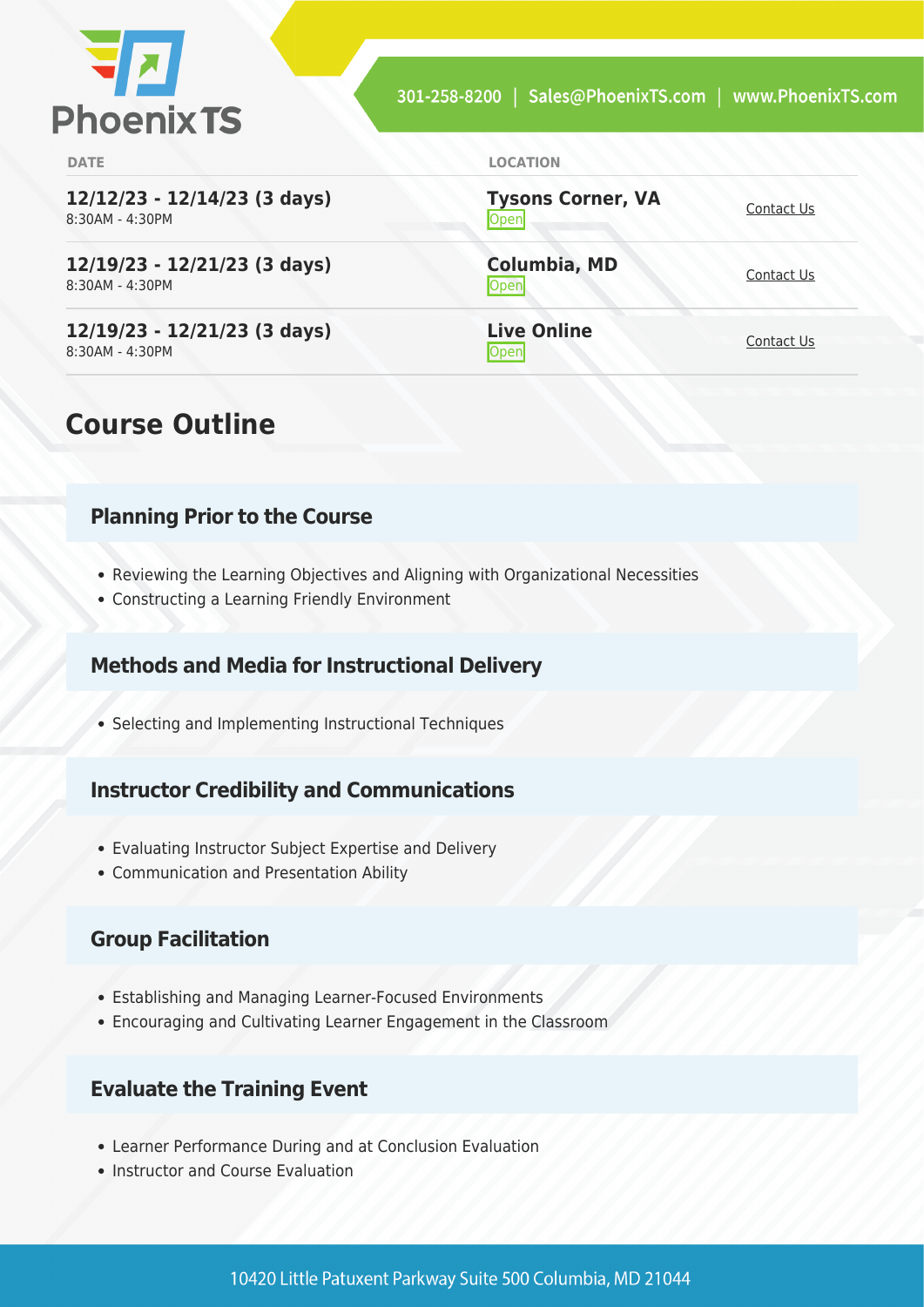

**CTT Certification Exam**

This certification, when gained after completing both exams, proves that an instructor holds a certain level of knowledge, skills and excellence necessary for instruction within the classroom. The cross industry certification applies to all training professionals for technical and non-technical training. To earn this certification candidates must pass the computer-based exam and a classroom trainer evaluation.

#### **Exam Details**

**72** 

**Phoenix TS** 

- CTT+ Essentials Computer-Based Exam: (TK0-201)
- Number of Questions: 95
- Test Length: 90 minutes
- Passing Score: 655 on a scale of 100-900

CTT+ Classroom Trainer Exam (TK0-202):

CTT+ Virtual Classroom Trainer Exam: TK0-203

• Passing Score: 36

**Due to Covid-19 safety restrictions** PhoenixTS will temporarily be unable to provide food to our students who attend class at our Training Center; however, our Break Areas are **currently open** where students will find a constant supply of Coffee, Tea and Water. Students may bring their own lunch and snacks to eat in our breakrooms or at their seat in the classroom or eat out at one of the many nearby restaurants.



**ATTENTION** For GSA pricing or Contractor quotes call [240.667.7757](#page--1-0)

10420 Little Patuxent Parkway Suite 500 Columbia, MD 21044